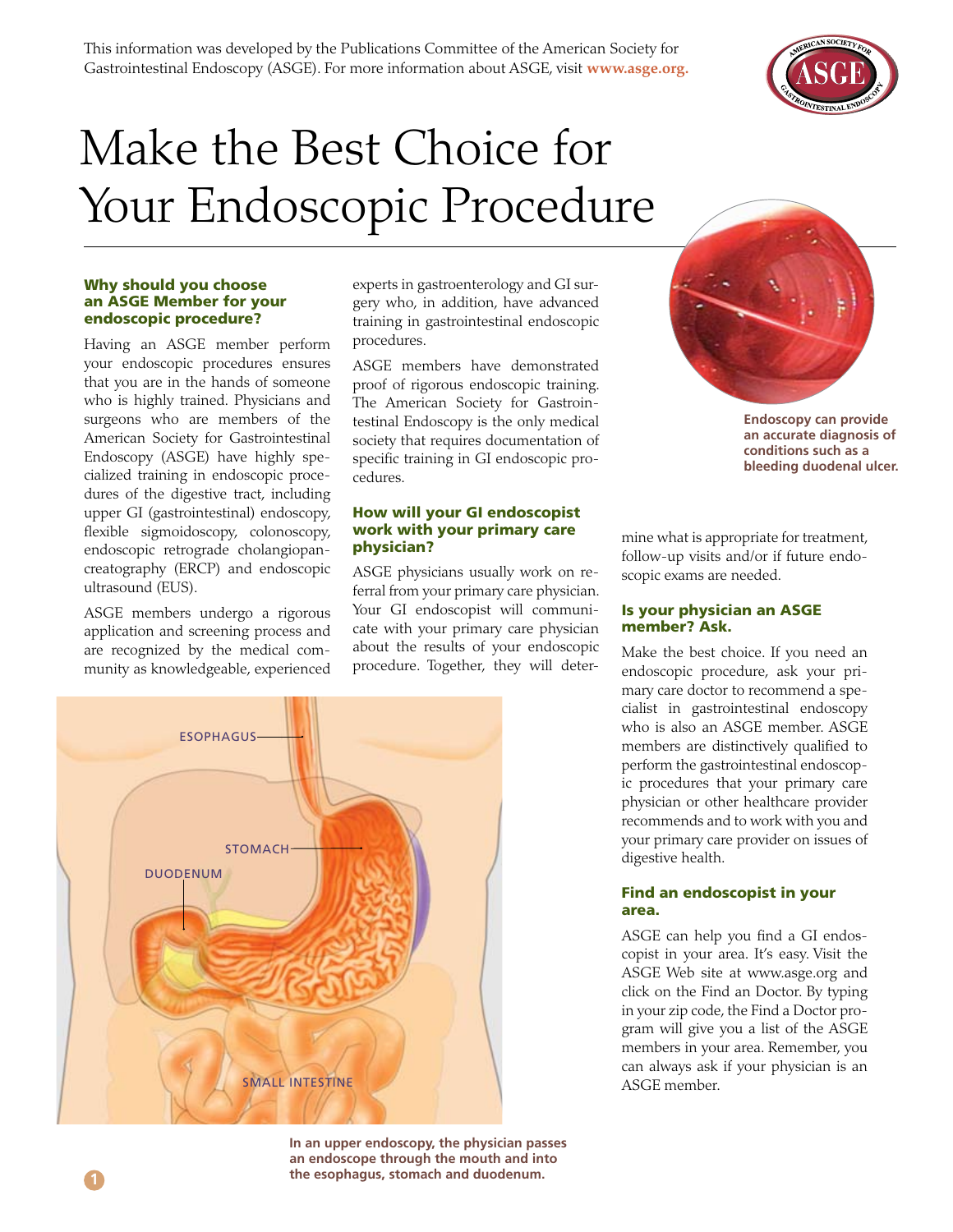#### Make the Best Choice for Your Endoscopic Procedure— An ASGE Gastrointestinal Endoscopist

ASGE Active Physician Members have met the following rigorous requirements:

- Unlimited medical license;
- Graduation from an accredited medical school and completion of a residency program;
- Documented evidence of formal training in gastrointestinal endoscopy under the supervision of certified gastroenterologists or gastrointestinal surgeons – ASGE is the only society that requires evidence of such training;

• Finally, ASGE Active Members must provide evidence of professional competence through sponsorship by at least one member who has personal knowledge of the applicant's endoscopic training and skills.

> Be certain your physician meets the high standards of ASGE membership.

> > **An upper endoscope is a medical device used by expert physicians to look inside the digestive tract, which includes the esophagus, stomach and duodenum (first portion of the small intestine). A colonoscope allows the physician to examine the colon and rectum.**

> > > APPENDIX

## f.y.i.

#### Endoscopy Procedures At-A-Glance

**There are a variety of endoscopic procedures used in the diagnosis and treatment of many problems and diseases of the digestive tract. They include:**

- **Flexible Sigmoidoscopy**
- **Colonoscopy**
- **Upper Endoscopy**
- **Endoscopic Ultrasound**
- **ERCP**
- **and others**



### Need more information on endoscopy or colonoscopy?

ASGE offers additional materials on GI endoscopy and endoscopic procedures including brochures on Upper GI Endoscopy, Endoscopic Ultrasound, ERCP, Flexible Sigmoidoscopy and Colonoscopy on the ASGE Web site at www.asge.org as well as other useful information on digestive health and gastrointestinal problems.